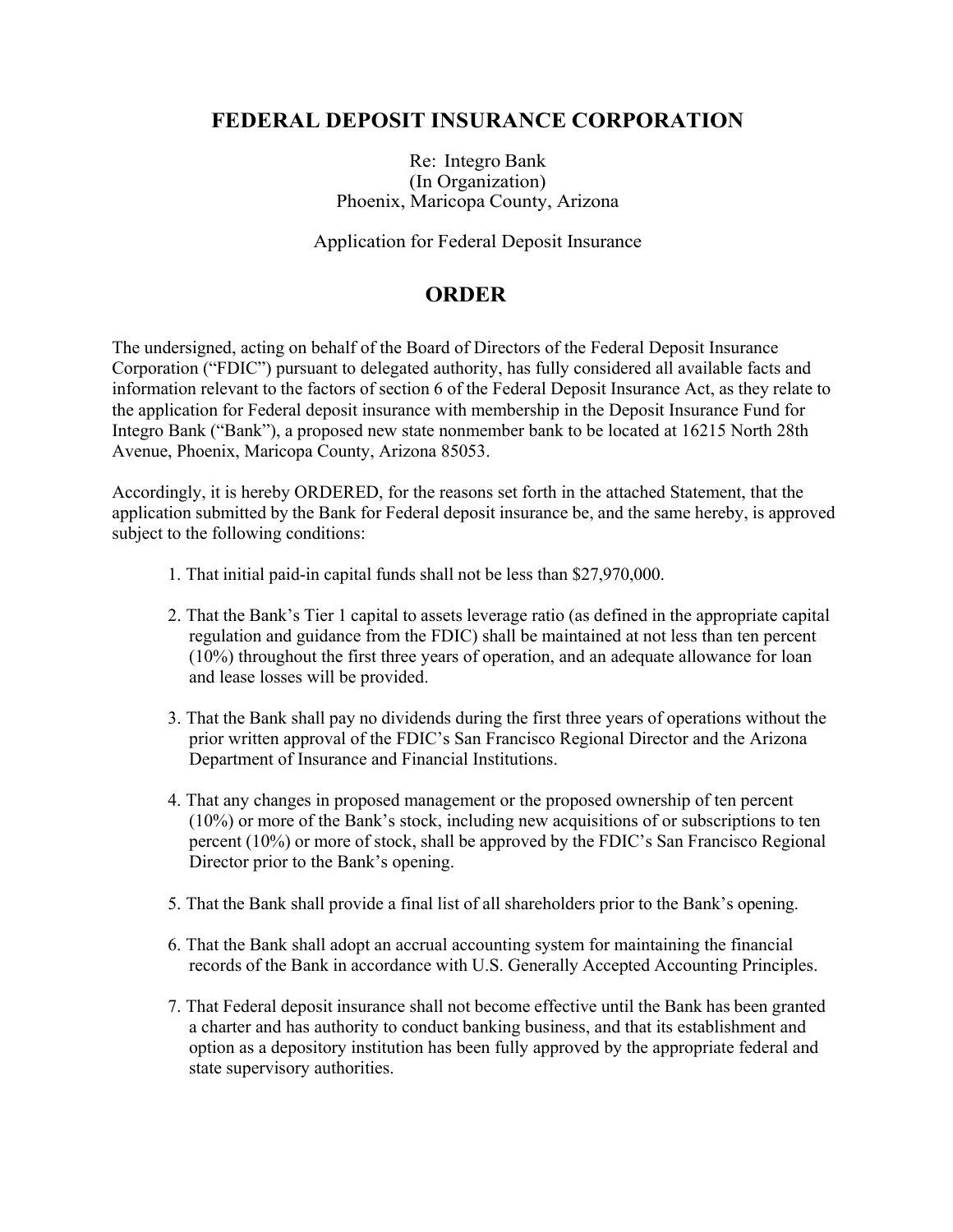#### Page 2 Integro Bank (In Organization) ORDER

- 8. That prior to the effective date of Federal deposit insurance, the Bank shall obtain sufficient fidelity coverage in a sufficient amount to conform to generally accepted banking practices.
- 9. That the Bank shall obtain an audit of its financial statements by an independent public accountant annually for at least the first three years after deposit insurance is effective and shall submit to the FDIC's San Francisco Regional Director: (i) a copy of the audited annual financial statements and the independent public auditor's report thereon within 90 days after the end of the Bank's fiscal year, (ii) a copy of any other reports by the independent auditor (including any management letters) within 15 days after their receipt by the Bank, and (iii) written notification within 15 days when a change in the Bank's independent auditor occurs.
- 10. That the Bank must operate within the parameters of the Business Plan submitted to the FDIC. During the first three years of operation, the Bank shall seek the prior approval of the FDIC's San Francisco Regional Director and the Arizona Department of Insurance and Financial Institutions Commissioner, for any proposed major deviation or material change from the submitted Business Plan, at least 60 days prior to implementation of any such major deviation or material change.
- 11. That during the first three years of operation, the Bank shall submit written notice to and obtain the written non-objection of the FDIC's San Francisco Regional Director prior to implementing any change(s) in the duties, responsibilities, or authorities of any director or senior executive officer. Such notice shall be submitted at least 30 days prior to the proposed change(s), and the notice shall fully describe the reason(s) for such change(s). The term "senior executive officer" shall have the meaning set forth in 12 C.F.R. 303.101.
- 12. That during the Bank's first three years of operation, the Bank must obtain the written non-objection of the FDIC's San Francisco Regional Director prior to the addition of any individual to the Board of Directors or the employment of any individual as a senior executive officer of the Bank.
- 13. That prior to executing final employment agreements and compensation arrangements for any senior executive officer, and prior to the Bank commencing operations, the Bank shall submit copies of the final employment agreements and compensation arrangements, and obtain the written non-objection of the FDIC's San Francisco Regional Director thereto.
- 14. That during the first three years of operation, the Bank shall submit copies of and obtain the written non-objection of the FDIC's San Francisco Regional Director prior to implementing any stock benefit plan, including with respect to stock options, stock warrants, stock grants, or other similar stock-based compensation. Any such plan shall comply with the FDIC Statement of Policy on Applications for Deposit Insurance. Furthermore, during the first three years of operation, the Bank shall submit written notice at least 60 days prior to, and obtain the FDIC's San Francisco Regional Director's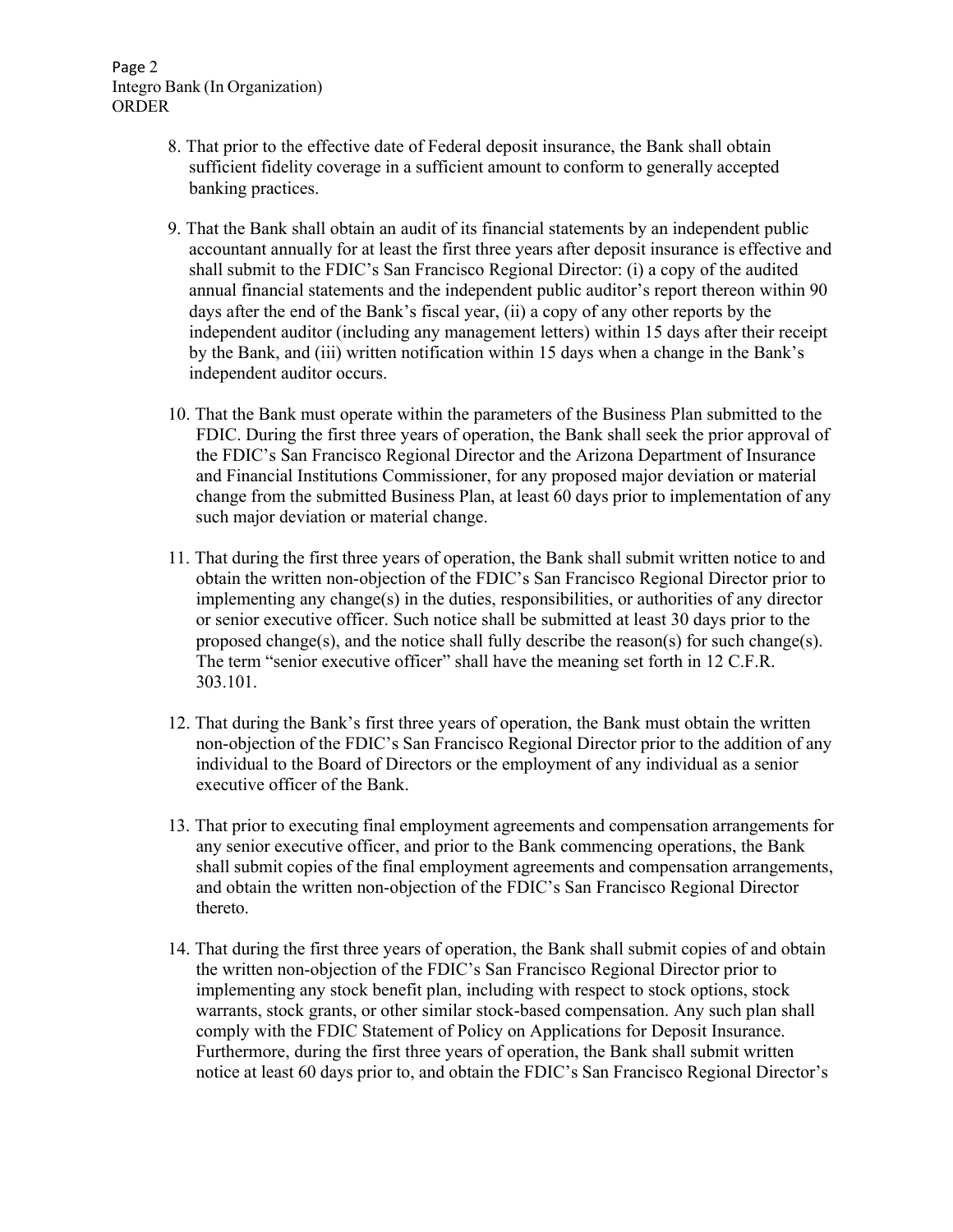Page 3 Integro Bank (In Organization) ORDER

> written non-objection prior to implementing any major change to or material deviation from any previously submitted stock benefit plan.

- 15. That the Bank shall not engage in any leveraged lending during the first three years of operation without first obtaining the FDIC's San Francisco Regional Director's written non-objection.
- 16. That during the first three years of operations, the Bank shall notify the FDIC's San Francisco Regional Director of any plans to establish a loan production office (LPO) at least 60 days prior to opening the LPO. Such notification shall include the location, financial projections, and target market for the proposed LPO.
- 17. That the applicant has obtained all necessary and final approvals from the appropriate federal or state authority or other appropriate authority.
- 18. That if the transaction does not take effect within twelve months from the date of this letter, or unless, in the meantime, a request for an extension of time has been approved, the consent granted shall expire at the end of the twelve months.
- 19. That until the conditional commitment of the FDIC becomes effective, the FDIC retains the right to alter, suspend or withdraw its commitment should any interim development be deemed to warrant such action.

By Order of the FDIC's San Francisco Regional Director, acting pursuant to delegated authority for the Board of Directors of the FDIC.

Dated at San Francisco, California this 20th day of May, 2022.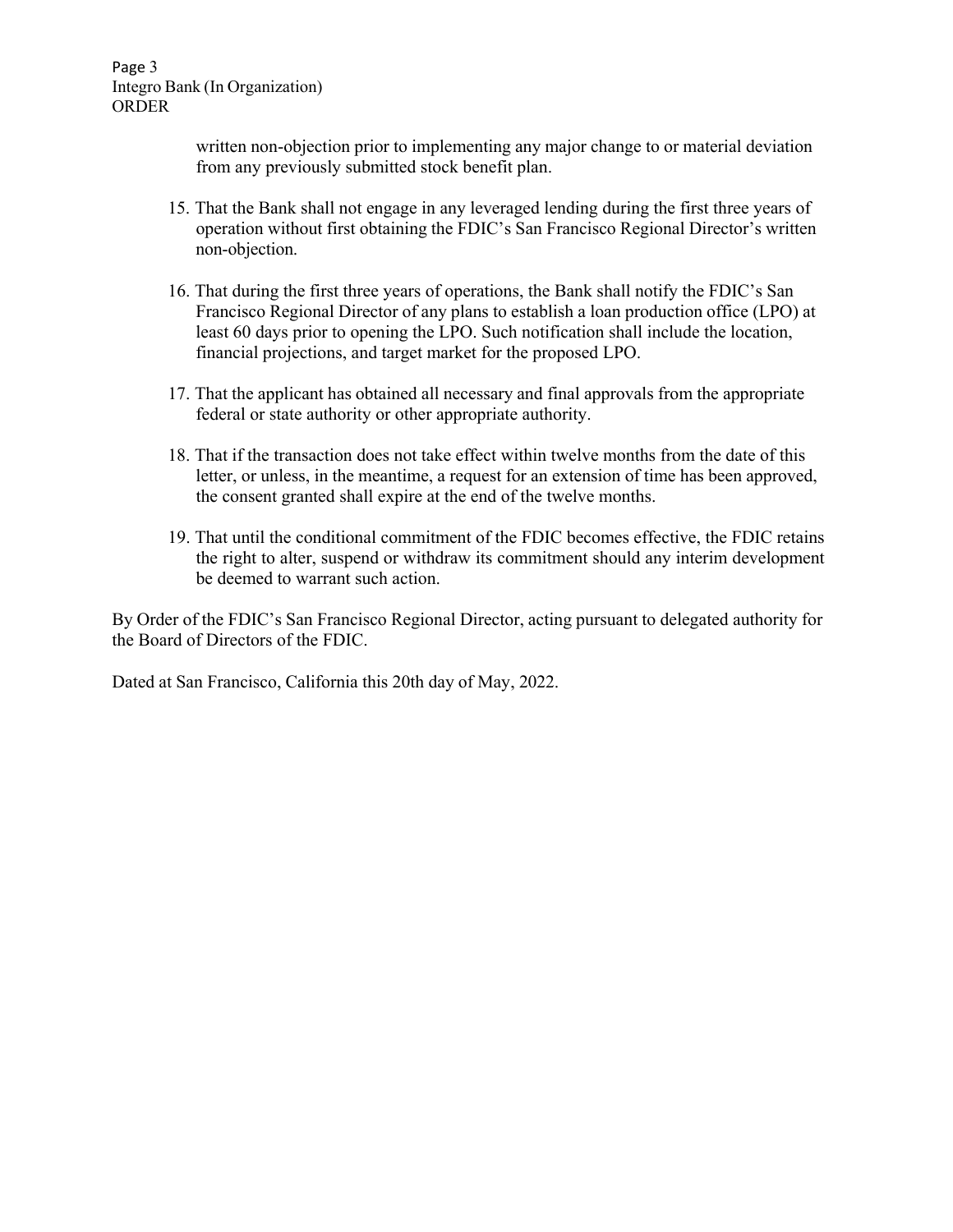### **FEDERAL DEPOSIT INSURANCE CORPORATION**

Re: Integro Bank (In Organization) Phoenix, Maricopa County, Arizona

Application for Federal Deposit Insurance

## **STATEMENT**

Pursuant to the provisions of Section 5 of the Federal Deposit Insurance Act ("FDI Act") (12 U.S.C. § 1815), the Federal Deposit Insurance Corporation ("FDIC") received an Interagency Charter and Federal Deposit Insurance Application on behalf of Integro Bank, a proposed new community bank that will be located in Phoenix, Arizona ("Bank"). The application is intended to establish a newly-chartered, state nonmember commercial bank. The organizers concurrently applied to the State of Arizona Department of Insurance and Financial Institutions ("ADIFI") for a state bank charter.

Notice of the Federal Deposit Insurance application, in a form approved by the FDIC, was initially published pursuant to the FDI Act on June 15, 2021. The Bank will not be operating under a holding company and will not serve as a subsidiary, affiliate, or a service corporation. The Bank's offering circular notes that a minimum of 2,797,000 shares of common stock will be offered for sale at a price of \$10.00 per share.

The Bank's business plan is to operate a newly-chartered, state nonmember commercial bank in Phoenix, AZ. The target market is small businesses, professionals, and community organizations within a five-county region as follows: Maricopa County, AZ; Clark County, NV; and San Diego, Orange, and Riverside Counties in California. However, the bank's headquarters and sole branch will be located in Phoenix, AZ, which is in Maricopa County. The Bank intends to focus its lending efforts on small businesses seeking commercial and industrial loans, including asset-based lending, Small Business Administration (SBA) loans, and other guaranteed or insured government loan programs, commercial real estate (CRE) loans, construction loans, and home equity loans. The Bank will also provide servicing for the SBA loans sold. The Bank plans to originate residential mortgages for sale, and offer private banking and consumer loans supporting the needs of small business customers and their employees. The Bank will be overseen by an experienced management team, including a diversified and knowledgeable Board of Directors who is committed to serving the local community.

The Bank will operate with sufficient capital and managerial resources to accomplish the strategies and goals in the business plan. The Bank will be capitalized with an amount sufficient to achieve and maintain a Tier l capital to assets leverage ratio, as defined in the capital regulations of the FDIC, of not less than ten percent (10.00%) throughout the Bank's first three years of operation. Projected growth and future